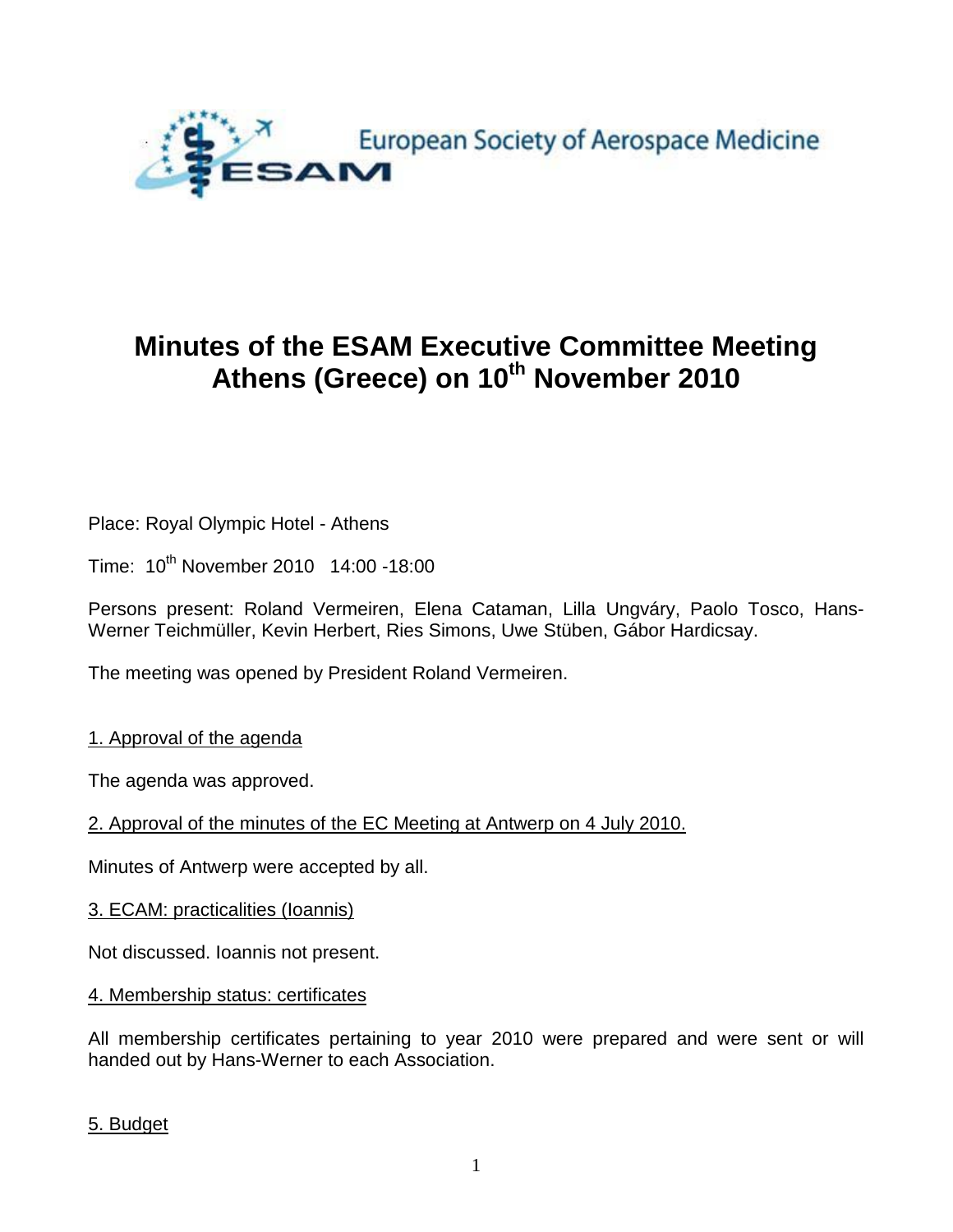All Associations have just paid their 2010 fee but Croatia and Slovenia. Roland informed that they are re-arranging their organisations and he asked Paolo for communicating them to notice ESAM when it will be possible their re-subscription.

### 6. Advisory Board

Ries gave an overview of the existing activities. During former EC/AB meeting on 4<sup>th</sup> July at Antwerp, it was decided that the AB, as scientific body of ESAM, will prepare a number of "Position Papers", representing the official scientific point of view of ESAM. Because such papers should be based on thorough analysis of literature and expert knowledge, the expertise and efforts of experts within the AB is needed. To stir up the interest and activity of members, AB will produce brief papers with challenging questions (step 1). These papers will be mailed to all members. After contributions of the various experts have been received, draft position papers will be produced (step 2). After review by the EC, these papers will be finalized and published on the ESAM website (step 3). Presently AB is working on the first step concerning the following issues:

- Use of insulin in diabetes therapy and medical assessment for fitness to fly: a proposal of standardization of requirements across Europe
- Fatigue Risk Management of flight crew
- Cabin crew medical certification: usefulness?
- Other issues that will be considered are "Competence based AME-training" and "New rulemaking (NPL): proposal for changes"

The EC asked Uwe Stüben to set up a "Joint Workshop" attended both by ESAM and EASA doctors/specialists in order to perform an EASA-NPA review during 2011 in analogy with the past Specialist Meeting at Wiesbaden (Aug 2008).

# 7. EASA :

EC charged Kevin for sending to EASA an ESAM official paper (approved in advance by Roland) pertaining to ESAM position about unacceptable requirements for LPL, taking into account maximum leisure aircraft weight limits provided for by EASA rules, GMP role in aeromedical certification and interference between LPL and Class 2 requirements. It was highlighted the relevance to send such a paper to EASA before European Commission will approve the ultimate requirements.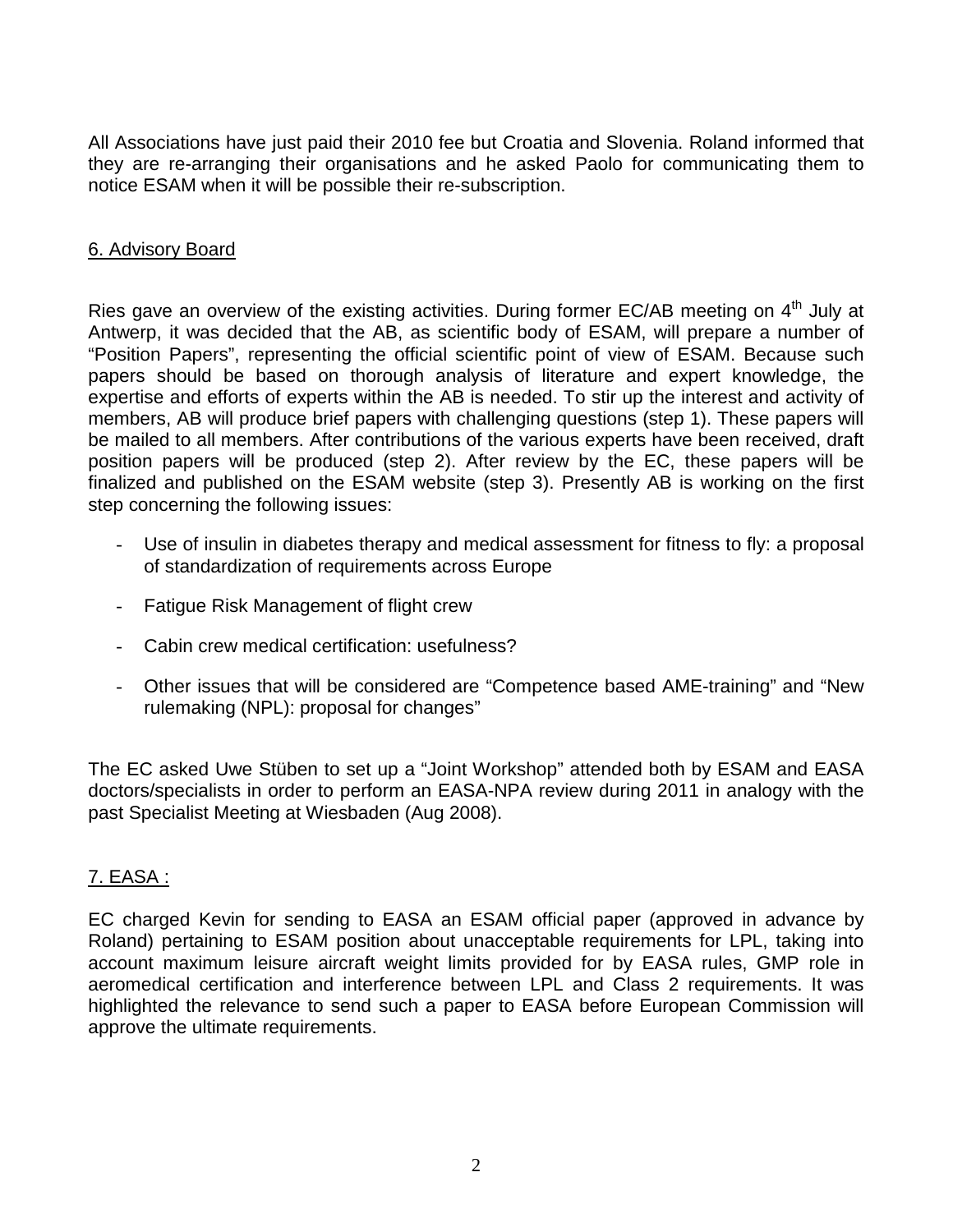# 8. CMO forum : 22 – 24 November Lisboa

Roland will attend such meeting and he will report outcomes to EC. It was noted that CMO forum was established to replace the doctors default within EASA. At the present time it acts as "medical consultant body" in behalf of EASA.

# 9. Training and Accreditation in Aviation Medicine: news?

EC agrees on the concept that training is a multi-level based issue. It starts from ICAO requirements, it must implement JAA and EASA rules and it might be at present time under scientific surveillance and leading by the national aeromedical associations.

Elena and Uwe were entrusted to update and to complete the present ESAM "Curriculum for training in aviation medicine" published by Eurocontrol Aug 2009. There is a need for preparing a "syllabus" containing every kind of course is foreseen to train an aeromedical competent doctor in each field of his/her wide and complete competence. The aim is to influence EASA decision about aeromedical training, by offering a science and experience based paper, shared among all European specialists.

Moreover, EC stated to propose to national associations, or proper national institutes, an "ESAM Approval" for all national aeromedical training syllabus, in order to assure a right and equal standard all over the Europe (Paolo). Such an "Approval" ("ESAM-approved Course") will be based at first on a check about Programs, Teachers and Facilities of each national body asking for, carried out by a Committee appointed by ESAM EC.

# 10. AsMA

A dedicated part both in ESAM website and in "Blue Journal" will be edited by Kevin. Hans Pongratz was confirmed as ESAM Representative into AsMA.

EC hopes to be able to arrange in the future a joint aeromedical meeting with AsMA.

An ESAM Meeting should be held at Anchorage (USA) during AsMA Meeting in 2011.

Uwe presented possibility of arranging a Lufthansa charter from Europe (Köln? Frankfurt?) in behalf of ESAM members to get Alaska. Further information will follow.

#### 11. Website

EC approved that Information Director will take care of publishing main interesting issues for visitors and newsflashes; if possible, a "blog" as well.

# Kristoffer will check hyperlinks to national associations websites in ESAM website.

# 12. Nomination Committee